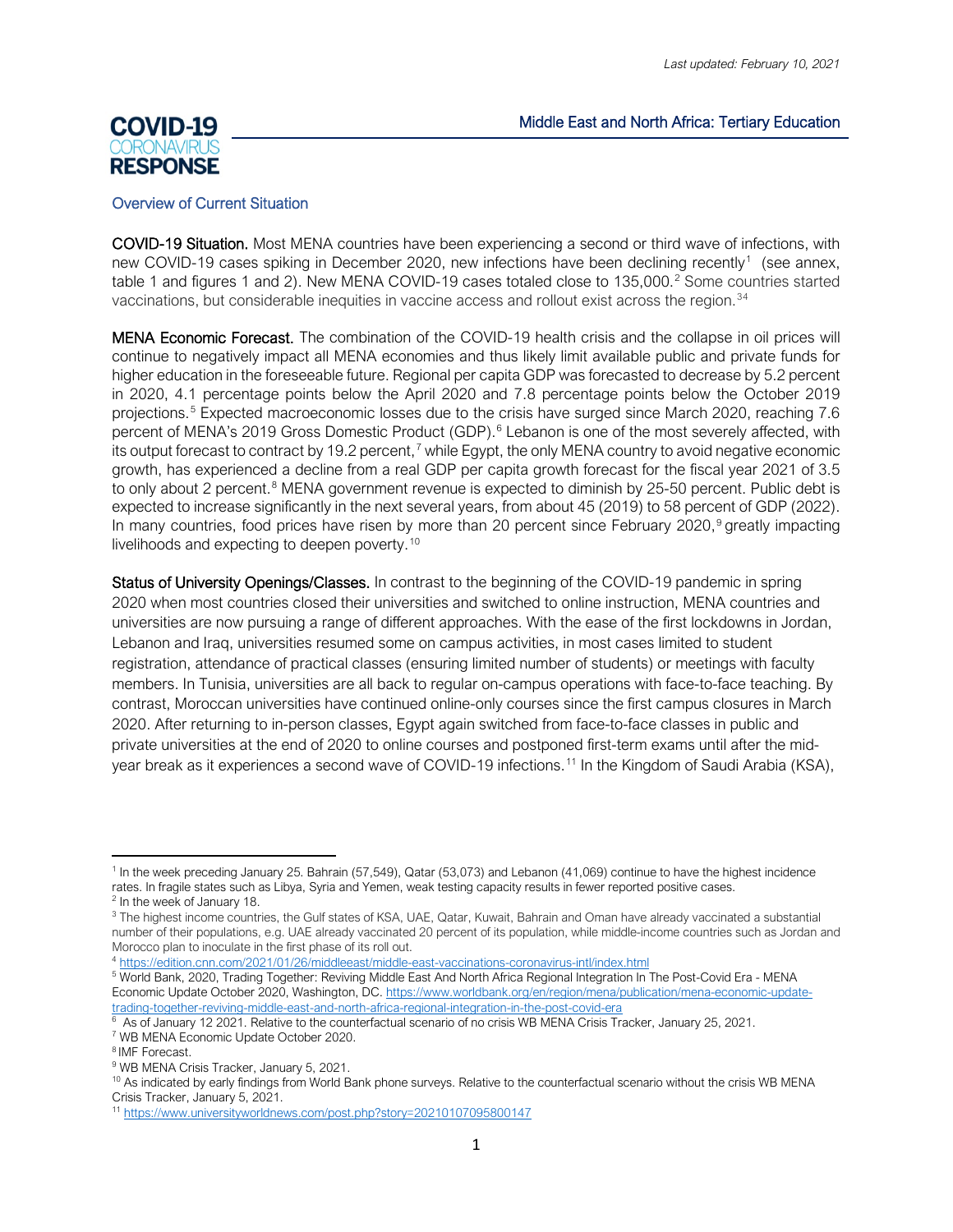distance learning has continued for the first and at least 10 weeks in the second semester of this academic year. [12](#page-1-0)

Iraq and the Kurdistan Region have implemented blended learning for the entire 2020-2021 academic year. Palestine has been using a blended learning approach since the start of the pandemic, i.e. with all theoretical classes (around 75 [percent of total) through open-source learning platforms and practical, lab work in faceto-face sessions postponed until students are allowed to return to campus. Algeria postponed the start of the new university year by about 1 month and opted for a gradual return to in-person classes due to the worsening pandemic situation, the pending completion of some of previous academic year's exams; and transport/affordability problems in the return to university of students from remote areas.

# Short and Medium-Term Impacts of the Health and Economic Crisis on Higher Education

### 1. Impact on Public and Private Higher Education Spending and Institutional Financing

#### The economic crisis brought about by the pandemic and the oil price shock is starting to and/or likely to have a considerable impact on public and private higher education financing.

(i) Reduced public financing of higher education. In view of the economic crisis, public financing for higher education is likely to be constrained for the next few years, though no figures on sub-sector allocations are currently available for the 2020 or 2020/21 fiscal year(s). However, it appears that the pandemic-related closed or limited campus operations can also result in some cost savings for government financing to the sector. For example, in Iraq, before the pandemic, students needed transportation and living stipends, but some of these expenses have now been saved due to online classes and students' return home to their families.

(ii) Reduced private (household) expenditure on education, including higher education. The pandemic induced recession is already being felt at the household level in MENA, resulting in a reduction in overall private expenditures, including on education and higher education. For example, almost 90 percent of Egyptian households feel the financial impact of the pandemic and about 80 percent of them agree with the need for spending less and saving more.<sup>[13](#page-1-1)</sup> In Morocco, 60 percent of households indicated a decline in living standards and over one third had to take on debts to weather the crisis (see also the drop in consumer confidence in figure 3). [14](#page-1-2) In Lebanon, where families have already been spending more than 10 percent of their total budget on education prior to the pandemic, including 3.5 percent on post-secondary education, the multiple crisis most likely diminished household education spending, including on higher education. [15](#page-1-3) Many students and their families may currently or in the near future be unable to pay tuition fees at private universities (or at public universities with tuition fees).

In Lebanon, the pre-COVID economic crisis was aggravated by the pandemic and has caused students to drop out of university, based on anecdotal evidence. Capital controls imposed by the Central Bank left many students enrolled in public and private universities with no option other than to drop out, take a semester off or to only register a minimum number of credits, regardless of whether they work or rely on other sources of income, because they cannot access their money in banks and/or cannot afford the expensive tuition fees. [16](#page-1-4) For example, the tuition fee for domestic students at Lebanese University, the only public university, is approximately remains at LBP250,000 and for international students it remains at LBP1,000,000. At the American University of Beirut, 250 out of its about 9,400 students had stopped their studies, while 600 incoming students did not commence their studies even before the recent tuition fee increase.<sup>[17](#page-1-5)</sup>

<span id="page-1-0"></span><sup>12</sup> <https://english.alarabiya.net/coronavirus/2021/01/14/Coronavirus-Coronavirus-Remote-learning-to-continue-in-Saudi-Arabian-schools>

<span id="page-1-1"></span><sup>13</sup> COVID-19 MENA Consumer Sentiment Trackers, Ipsos, April 2020.

<span id="page-1-2"></span><sup>14</sup> Morocco Haute Commission du Plan (HCP, Planning Commission).

<span id="page-1-3"></span><sup>15</sup> <https://www.universityworldnews.com/post.php?story=20200331142050502>

<sup>&</sup>lt;sup>16</sup> Based on a recent conversation with 10 students from several public and private universities in Beirut.

<span id="page-1-5"></span><span id="page-1-4"></span><https://www.universityworldnews.com/post.php?story=20200331142050502>

<sup>17</sup> <https://www.universityworldnews.com/post.php?story=20201212141611222>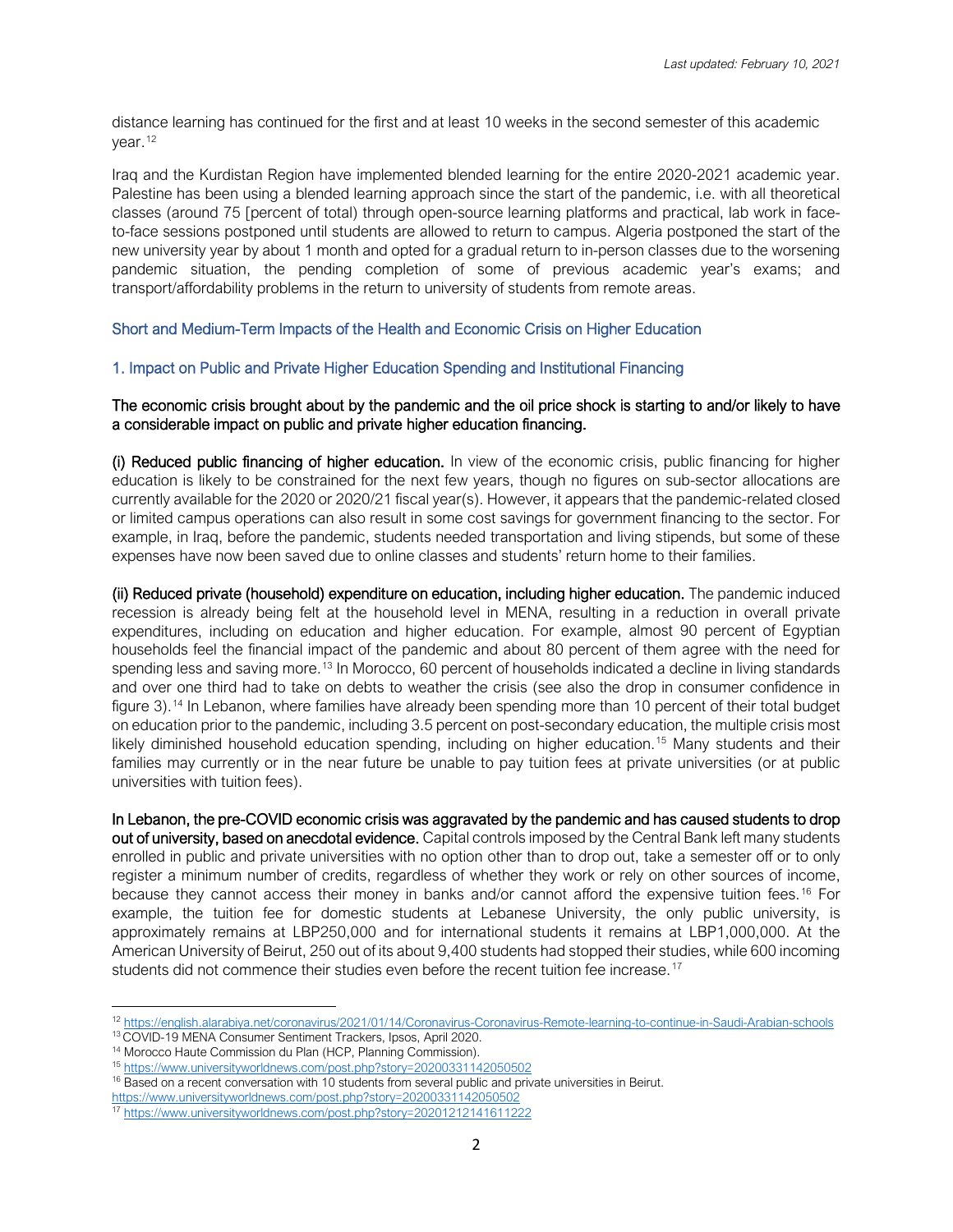Although some universities in some MENA countries have offered free tuition or tuition rebates for online courses, there is an even greater need for student financial assistance compared to before COVID-19 to ensure students, especially from low income families, can commence and complete their studies. However, public financing of additional student assistance might be difficult, given the decrease in government revenue and greater spending in areas such as health. Some private universities, for example in Jordan, offered deferred tuition payment or discounts to support and attract students.

Financial implications for public and private universities:<sup>[18](#page-2-0)</sup> The expected drop in private and public funding of higher education has impacted and will continue to severely impact public and private universities in the following ways:

(i) Public funding cuts. Though there are no figures for MENA yet, this trend is likely to affect MENA universities as well and there is some anecdotal evidence.<sup>[19](#page-2-1)</sup> For example in Jordan, at some public universities, faculty members were asked to make voluntary donations. This may lead to staff cuts at public universities. In many economies (for example, Lebanon, the West Bank and Gaza), higher education was already suffering from budget reductions or freezes prior to the pandemic, while at the same time absorbing growing numbers of students. Any additional decreases in funding and staff are likely to impede universities' functioning and negatively impact the quality of the teaching and learning environment.

(ii) Loss of tuition and other income. The loss of tuition and other income is likely to affect private universities to a greater extent than public universities. Some private universities have been forced to provide tuition rebates or reimbursements, as classes take place online instead of face-to-face and students/parents sued for tuition rebates/ reimbursement. For example, over 1,000 students at the private American University in Beirut, Lebanon, petitioned to reduce tuition fees for the spring term due to the financial crisis and the alleged "inefficiency and lower quality of education of online learning with respect to the normal learning process."[20](#page-2-2) The economic recession will diminish the amount of endowments and therefore grants from private donors. Some private donors also have prioritized their local communities in their donations rather than universities/their alma mater. In addition, the number of international students in MENA has decreased due to the pandemic, further reducing tuition income of universities in some countries. For example, Egyptian universities mobilized US\$120 million in income, as international students pay US\$5,000 to US\$9,000 annual tuition.<sup>[21](#page-2-3)</sup>

The following examples from Lebanon and Yemen, albeit extreme and, dramatically highlight the impact of multiple simultaneous crises on universities. In Lebanon, the American University in Beirut (AUB), one of the oldest and most prestigious private universities in the Middle East, has been struggling to survive financially due to the impact of Lebanon's deep economic and financial crisis, compounded by the pandemic, and the aftermath of the Beirut port blast in August 2020.<sup>[22](#page-2-4)</sup> The university only accepted payments at the platform exchange rate, 3,900 Lebanese pounds, therefore it may seem like increased tuition, as the platform exchange rate effectively doubled the cost of tuition in local currency.<sup>[23](#page-2-5)</sup> At the official exchange rate, annual tuition fees of approximately US\$24,000 equivalent of 36 million Lebanese pounds. With a monthly minimum wage of only 675,000 or 8.1 million Lebanese pounds annually , this has made AUB even more inaccessible to a large number of prospective students and made it difficult for a considerable number of current students, many of them from previously middle class families, to finish their studies. Private universities in Yemen are charging tuition fees in US dollars and creating their own currency exchange rates. As a result, many students can no longer afford tuition fees and drop out of university.<sup>[24](#page-2-6)</sup>

<span id="page-2-0"></span><sup>18</sup> <https://www.universityworldnews.com/post.php?story=20200428154746989>

<sup>&</sup>lt;sup>19</sup> This is already observed at state universities in the US.

<span id="page-2-2"></span><span id="page-2-1"></span><sup>20</sup> [https://www.al-fanarmedia.org/2020/04/learning-remotely-as-the-only-resort-how-is-lebanon-doing/.](https://www.al-fanarmedia.org/2020/04/learning-remotely-as-the-only-resort-how-is-lebanon-doing/)

<span id="page-2-3"></span><sup>&</sup>lt;sup>21</sup> Egypt raised international student enrolment from about 12,000 in 2000 to over 90,000 in 2017,

<https://www.universityworldnews.com/post.php?story=2020052514244818>

<span id="page-2-4"></span><sup>&</sup>lt;sup>22</sup> <https://www.universityworldnews.com/post.php?story=20200711140336150>; The Beirut port explosion destroyed large parts of the city, killed 200 people and injured over 6,000.

<span id="page-2-5"></span><sup>&</sup>lt;sup>23</sup> <https://www.universityworldnews.com/post.php?story=20201212141611222>

<span id="page-2-6"></span><sup>&</sup>lt;sup>24</sup> <https://www.universityworldnews.com/post.php?story=20201121142410796>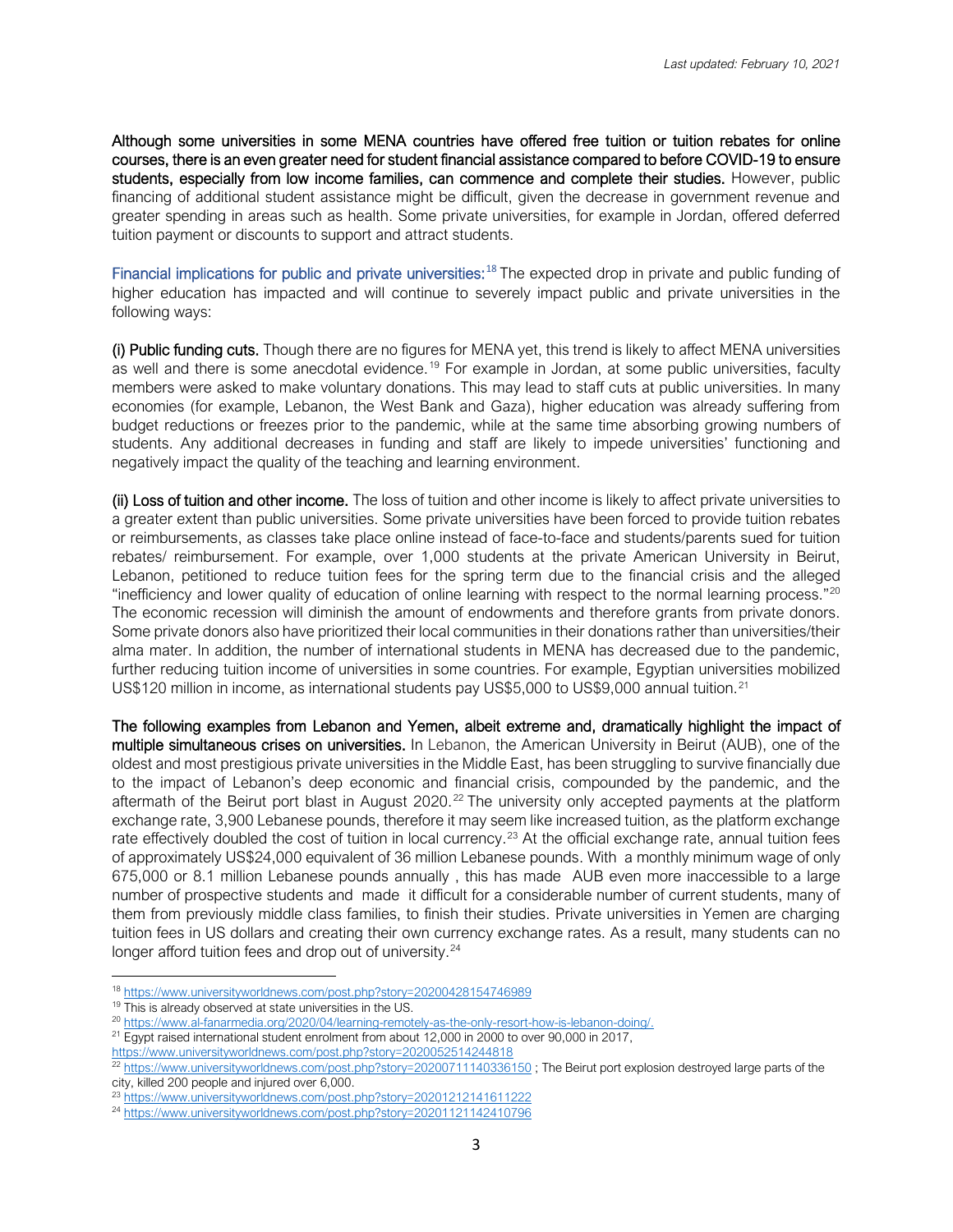(iii) University budget cuts. Institutional budget cuts have already or will soon result in staff freezes and early retirement to cut operating costs, further reducing already stretched Student-Teaching Staff ratios, and affecting quality. Nonpermanent teaching and research staff on precarious contracts are the most vulnerable and may be terminated more easily. The private university AUB in Lebanon had to lay off over 1,200 faculty and staff last fall, some of which had been at AUB for over 25 years . [25](#page-3-0) Some private universities also seemed to have suspended staff salary payments due to financial constraints. In Jordan and Iraq, some private universities cancelled contracts of some faculty members or reduced faculty salaries. Some Higher Education Institutions (HEIs) and programs may close entirely due to financing constraints.<sup>[26](#page-3-1)</sup> There are anecdotes about private universities with limited financial resources shutting down due to the loss of tuition revenue.<sup>[27](#page-3-2)</sup> Institutional mergers are also possible in the medium to longer term.[28](#page-3-3)

### 2. Impact on Student Enrolment and International Mobility

(i) Impact on student enrolment. The COVID-19 related university closures and the economic crisis are likely to have affected student enrolment in the 2020/2021 academic year in multiple ways, though specific figures are not widely available yet. Many universities indicate that it is still too early to assess the full impact of the pandemic and the 2019/20 academic year's end-of-year exams on this academic year's enrolment and that the effect would be more discernable in the coming 2021/22 year. However, for example, in Palestine, enrolment decreased slightly from 218,126 in 2019 to 217,645 in 2020.<sup>[29](#page-3-4)</sup>

Factors that might have led to a decrease in enrolment include an increased dropout of previously enrolled university students who failed in the end-of-year exams and/or experienced socioeconomic hardships, for example, unavailability of student commercial loans,<sup>[30](#page-3-5)</sup> lack of other financial resources to pay for tuition fees and/or costs of living, or the need to work to help support their family. For example, many secondary school students, particularly in Iraq and Lebanon, may choose to drop out to work and support their families, therefore narrowing the pipeline for higher education. Informal conversations with students in some MENA countries indicated that they were not planning to attend the 2020/21 academic year but would rather to take a semester off.

Factors that might have contributed to an increase in enrolment include: MENA students currently studying abroad, or outside MENA returned to local or regional universities, as some households have not been able to afford the higher cost of studying abroad anymore. Unemployment is expected to rise as a result of the economic shutdown, which could lead to an increase in enrolment at local universities. This trend can be typically observed during economic downturns such as the 2008 financial crisis. The opportunity cost of higher education has declined during the crisis as a result of unemployment and a prolonged waiting period for youth to join the labor market. More secondary school students may choose to pursue higher education instead of remaining unemployed and graduating tertiary students may pursue advanced degrees.

Shift in enrolment from private to public universities: Due to financial constraints, students currently enrolled in local private universities may have to transfer to lower-cost or no-tuition public universities. There is not enough available data yet for the university level in MENA, but if secondary schools are any indication for public-private enrolment of students, there has been a dramatic shift in student secondary enrolment away from private secondary schools to public secondary schools, even in well-off countries such as KSA. In Jordan, no significant

<span id="page-3-0"></span><sup>25</sup> <https://www.the961.com/aub-laid-off-1500-employees/> and [https://beirut-today.com/2020/07/18/aubmc-lays-off-hundreds-of-staff](https://beirut-today.com/2020/07/18/aubmc-lays-off-hundreds-of-staff-members/)[members/](https://beirut-today.com/2020/07/18/aubmc-lays-off-hundreds-of-staff-members/)

<span id="page-3-1"></span><sup>&</sup>lt;sup>26</sup> For example, in the USA, Ohio Wesleyan University is eliminating 18 majors. In Australia, where public universities depend to a large extent on income from tuition fees, several universities will need to close campuses and eliminate jobs as their revenue decreases due to the COVID-19 crisis. [https://www.theguardian.com/australia-news/2020/jun/04/australian-universities-to-close-campuses-and-shed](https://www.theguardian.com/australia-news/2020/jun/04/australian-universities-to-close-campuses-and-shed-thousands-of-jobs-as-revenue-plummets-due-to-COVID-19-crisis)[thousands-of-jobs-as-revenue-plummets-due-to-COVID-19-crisis.](https://www.theguardian.com/australia-news/2020/jun/04/australian-universities-to-close-campuses-and-shed-thousands-of-jobs-as-revenue-plummets-due-to-COVID-19-crisis)

<sup>27</sup> [https://www.al-fanarmedia.org/2020/04/learning-remotely-as-the-only-resort-how-is-lebanon-doing/.](https://www.al-fanarmedia.org/2020/04/learning-remotely-as-the-only-resort-how-is-lebanon-doing/)

<span id="page-3-4"></span><span id="page-3-3"></span><span id="page-3-2"></span> $^{28}$  For example in the US, Pennsylvania merged a half-dozen small state schools into two academic entities.<br> $^{29}$  As per communication from Ministry of Education.

<span id="page-3-5"></span><sup>&</sup>lt;sup>30</sup> For example, in Lebanon, banks have stopped making most loans.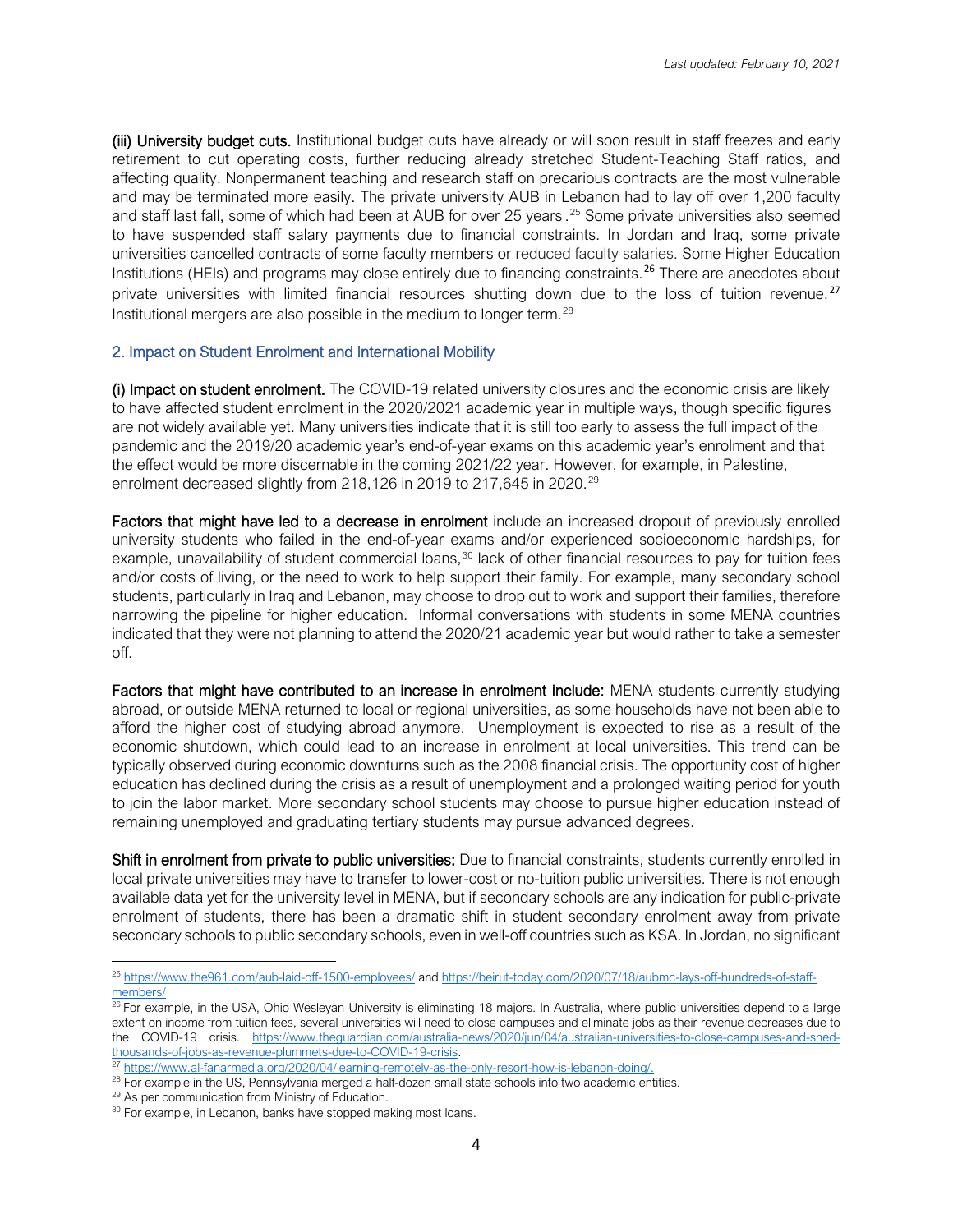shifts in enrolment from private to public universities occurred yet, but this is largely due to the fact that it is not possible for students to transfer from private to public universities, although some students may transfer to less expensive private universities. In Lebanon, transfers of students between private universities are more likely due to the recent fiscal challenges, subsequent purchasing power reductions and rise in tuition fees, particularly at private universities.

(ii) International mobility of students and researchers. There has been a substantial drop in international students studying in MENA as well as MENA students and researchers going abroad due to the COVID-19 related travel and visa restrictions and the economic downturn. About 70 percent of international students have returned to their home countries following the onset of the pandemic and only 60 percent of international students continued their studies online.<sup>[31](#page-4-0)</sup> For example, Morocco experienced a decline in international enrolment in the 2020/21 academic year, particularly from Sub-saharan Africa.<sup>[32](#page-4-1)</sup> With regards to students studying abroad, a survey in Asia showed that 84 percent of students said they were not interested in studying abroad after the pandemic had hit,<sup>[33](#page-4-2)</sup> which is likely to be similar for MENA students. For Lebanese students abroad, strict capital controls by the Central Bank on bank accounts do not allow parents to transfer money to students studying abroad. Thus, Lebanese students studying abroad may lose their international student status, because they cannot use debit/credit cards issued in Lebanon except for a £300 limit per month (US\$372; [before, the limit was £3,000\)](https://aawsat.com/english/home/article/2058786/bank-controls-exacerbate-crisis-lebanese-students-abroad) and because paying tuition fees has become logistically impossible and also unaffordable. [34](#page-4-3)

(iii) Impact on other elements of Internationalization. The pandemic has not stopped the effort in internationalization of higher education in some countries. Several Egyptian universities are expanding their reach in Africa by adding campuses and broadening their offerings to promote higher education development and regional cooperation.[35](#page-4-4) For example, Ain Shams University in Cairo will build a branch campus in Dar es Salaam, Tanzania. An agreement for the establishment of a branch of Egypt's Tanta University in Djibouti City, the capital of Djibouti, has been signed with Djibouti University. To encourage more international students to pursue their studies in the United Arab Emirates (UAE), the government issued a new policy to allow international students to sponsor their families during their stay in the UAE.<sup>[36](#page-4-5)</sup>

#### 3. Impact on Teaching, Learning and Research Environment

(i) University Course Delivery Modes. There has been a marked evolution in the online course delivery modes from the beginning of the pandemic last spring to the present. Given the sudden nature of national lockdowns and campus closures in the March 2020 and the lack of preparedness of most universities, online learning in the early days of the crisis was characterized by recorded lectures and use of social media apps and platforms for classes and communications with students, e.g. WhatsApp and Facebook. The following semester, many universities have been using a combination of platforms and communication tools, notably: (i) specific elearning platforms, e.g. Moodle, Blackboard, to post support teaching materials, e.g. in 2020 Egypt launched its first digital platform for distance learning at public universities in partnership with Microsoft,<sup>38</sup> (ii) virtual meeting tools, such as Zoom, Teams or Google Meet.

### A Tunisia Ministry of Higher Education and Scientific Research (MOESRS) survey of university students, teaching staff and university leaders on the impact of the COVID-19 pandemic in 2020 showed that universities

<span id="page-4-1"></span><span id="page-4-0"></span><sup>&</sup>lt;sup>31</sup> BBL Internationalization of Higher Education, WB-CMI, February 28, 2021.<br><sup>32</sup> [http://www.mapexpress.ma/actualite/societe-et-regions/quatre-questions-anas-bennani-directeur-cooperation-au-departement](http://www.mapexpress.ma/actualite/societe-et-regions/quatre-questions-anas-bennani-directeur-cooperation-au-departement-lenseignement-superieur/)[lenseignement-superieur/](http://www.mapexpress.ma/actualite/societe-et-regions/quatre-questions-anas-bennani-directeur-cooperation-au-departement-lenseignement-superieur/)

<span id="page-4-2"></span> $\frac{33}{33}$  For example, among the 2,739 respondents of a study on students in mainland China and Hong Kong. [https://www.researchcghe.org/publications/working-paper/impact-of-covid-19-pandemic-on-international-higher-education-and-student](https://www.researchcghe.org/publications/working-paper/impact-of-covid-19-pandemic-on-international-higher-education-and-student-mobility-student-perspectives-from-mainland-china-and-hong-kong/)[mobility-student-perspectives-from-mainland-china-and-hong-kong/](https://www.researchcghe.org/publications/working-paper/impact-of-covid-19-pandemic-on-international-higher-education-and-student-mobility-student-perspectives-from-mainland-china-and-hong-kong/)

<span id="page-4-3"></span><sup>34</sup> <https://www.universityworldnews.com/post.php?story=20200331142050502>

<span id="page-4-4"></span><sup>35</sup> <https://www.universityworldnews.com/post.php?story=20210118135712692>

<span id="page-4-5"></span><sup>36</sup> [https://www.thenationalnews.com/uae/education/dubai-universities-expect-influx-of-foreign-students-after-family-sponsorship-move-](https://www.thenationalnews.com/uae/education/dubai-universities-expect-influx-of-foreign-students-after-family-sponsorship-move-1.1153790)[1.1153790](https://www.thenationalnews.com/uae/education/dubai-universities-expect-influx-of-foreign-students-after-family-sponsorship-move-1.1153790)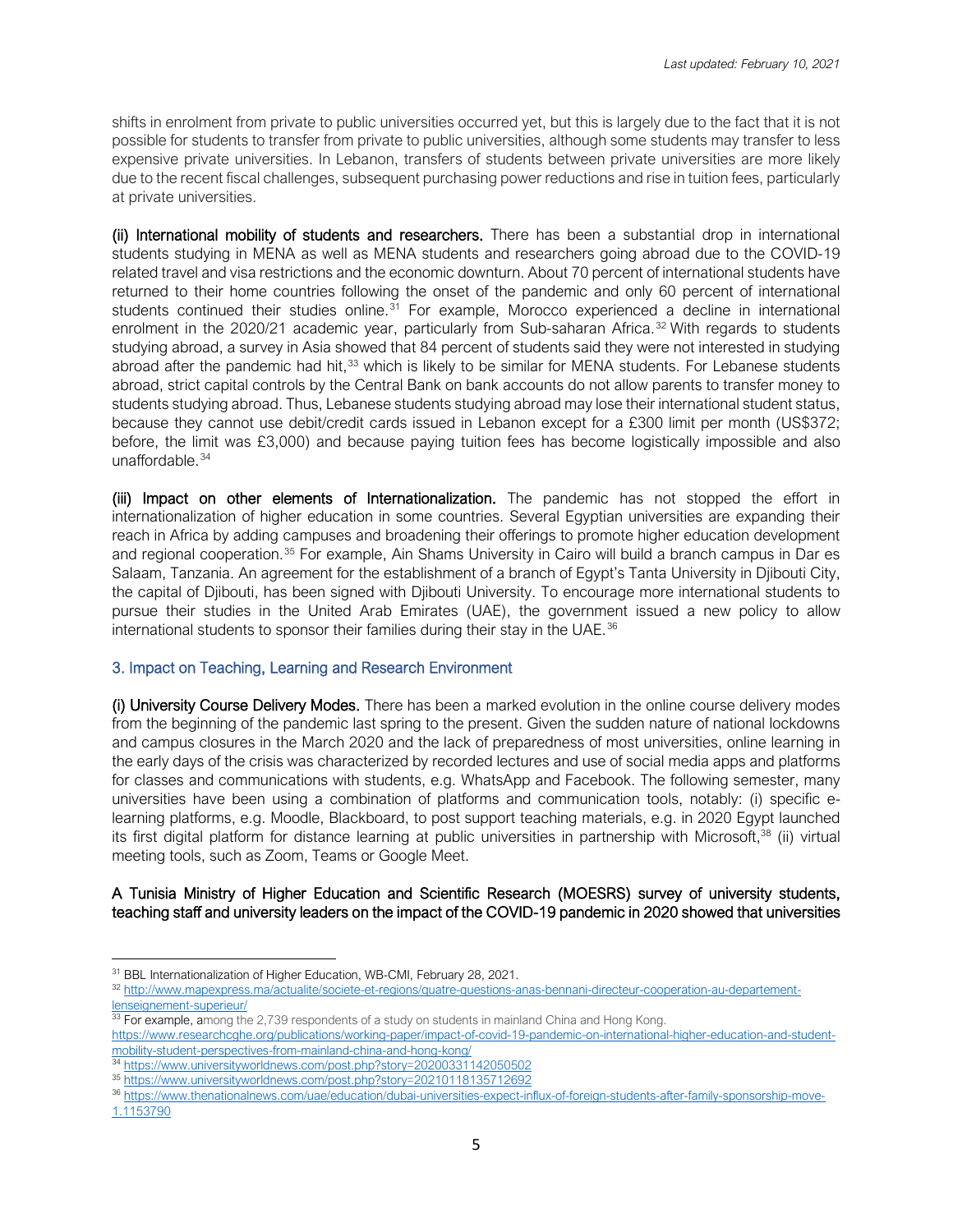made considerable efforts to move courses online and engage students (see figure 1). The main findings of the WB-Tertiary Education for Employability Project (TEEP)-financed survey are as follows:<sup>[37](#page-5-0)</sup>

- 80 percent of university staff indicated that their university took measures to provide online learning and ensure learning continuity for students
- About 80 percent of teaching staff encouraged their students to participate in online classes



# Figure 1: Evolution of Online Learning in Tunisia, April to July 2020

Source : Ministry of Higher Education and Scientific Research, Tunisia (Ministere de l'Enseignement Supérieur et de la Recherche Scientifique)

#### The switch to online learning almost overnight last spring was very challenging for many MENA higher education

systems due to: (i) previous reticence to online learning and thus lack of preparedness/experience in that area; (ii) relatively poor internet penetration and device ownership among students; as well as several other constraints. Universities that invested in online/blended learning programs as strategic choice pre-pandemic fared considerably better in this transition.

# (a) Pre-COVID-19 reticence to online learning and subsequent challenges in moving courses online swiftly.

Many MENA countries<sup>[38](#page-5-1)</sup> were not in favor of online learning before the pandemic, which forced them to quickly adopt online and/or blended learning. While most MENA countries have their own distance learning universities or are members connected to regional distance learning universities, and while some private universities in the region are well equipped for online teaching and learning through earlier investments in electronic platforms and content, the majority of countries and public universities have been struggling with the sudden necessity of providing large-scale online teaching and learning. Some of these difficulties have been largely resolved, while others, such as poor internet penetration/bandwidth of student households continues.

(b) Internet access, sufficient bandwidth and reliability is still a challenge in many countries, as are frequent power cuts in some countries, making teaching and learning less effective. In MENA countries, almost half of all household do not have internet at home.<sup>[39](#page-5-2)</sup> For example, low bandwidth and power cuts persist one year into the pandemic and affect many Palestinian, Lebanese and Iraqi students and lecturers. In Iraq, many students lose about 10 minutes every session and make accessing online materials and learning a challenge.<sup>[40](#page-5-3)</sup>

<span id="page-5-0"></span><sup>&</sup>lt;sup>37</sup> MoESRS

<span id="page-5-1"></span><sup>38</sup> <https://www.universityworldnews.com/post.php?story=20201023103200335><br><sup>39</sup> ITU 2019 data.

<span id="page-5-3"></span><span id="page-5-2"></span><sup>&</sup>lt;sup>40</sup> Jawabreh, 2020a, in Salmi, 2020.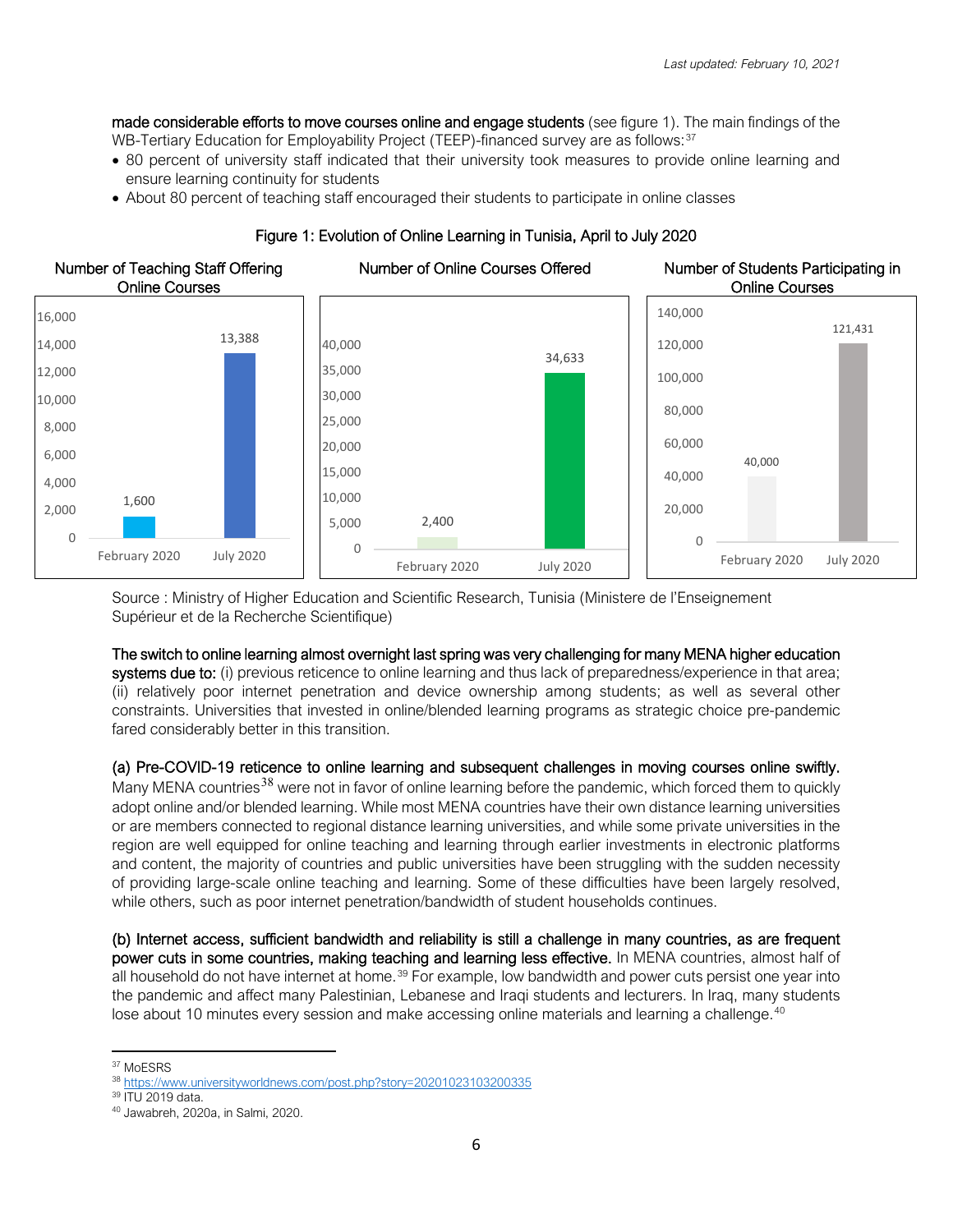(c) In addition, MENA governments and universities have been addressing the following challenges: (a) limited hardware such as tablets and laptops for student use at home, for example in some countries, students don't have devices and use only their phones for online courses; (b) limited availability of online course content/possibility of moving courses online (e.g. of lab work in medicine or chemistry); (c) limited digital/pedagogical skills of instructors for online teaching, student assessment, etc., and limited training in these area, at least in the beginning of the crisis; (d) limited digital skills of students to access and learn online and/or lack of focus due to online and other distractions; (e) limited face-to-face and social interaction with instructors and classmates, leading to decreased student motivation and learning, affecting disadvantaged students more; (f) social trust in the effective and equitable delivery of online learning emerged as an issue in a number of countries, e.g. Tunisian students demonstrated against the move to online courses out of accessibility/equity concerns.

(ii) Student assessments, end-of-year and university entrance exams. In addition to these teaching and learning challenges, universities have also been struggling with student assessment and end-of-year exams. The majority of MENA countries struggled with<sup>[41](#page-6-0)</sup> designing appropriate assessment tools or simple examinations fit for all faculties and disciplines, and with their logistical implementation with the necessary safety and health precautions. Once national lockdowns were lifted, most universities attempted to conduct exams in person on campus, ensuring social distancing and hygiene, while some countries or universities reverted to online examinations, e.g. Jordan, KSA. The pandemic also led to the abolishment of university entrance exams in some countries, e.g., to some degree, in Egypt.

(iii) Impact on Research. In terms of research funding, it is too early to detect and impact in public and private research funding, as any budget cuts would only be felt in the planning of the next fiscal/academic year. Research activities and funding appears has been relatively maintained across most countries in the region, e.g. in Jordan, Iraq and Lebanon. In Jordan, the budget for research at public universities was not impacted (yet) as it is usually identified/allocated at the start of the year and thus remained the same, but this may change in 2021. Some countries re-prioritized their research agenda and made available research funding for COVID-19-related research, e.g. Morocco and Tunisia, which might pull research funding from other, non-health areas. The pandemic travel restrictions also had a negative impact on the mobility of researchers, reducing opportunities for example for post-docs to pursue research abroad, do lab work in close collaboration with international colleagues, and for researchers overall to informally interact in regional and international conferences.

# 4. Impact on Equity and Graduate Employability

COVID-19 has exacerbated existing inequalities in access and quality of higher education. More vulnerable students, such as those from low-income backgrounds, with disabilities or refugees, may not only have limited access to online courses, due to the lack of hardware, internet connection, or digital skills, but might also need to provide support to their families. The large-scale disruptions due to the shutdown may impede student learning and examination performance, and increase student repetition and dropout, as some students, especially those from lower-income backgrounds, might not be able to go back to their studies due to economic or family pressures or lower academic performance due to missing out on classes. For example, in Lebanon, university dropout rates are highest among children and youth who come from the poorest families in Lebanon. This indicates the need for remedial instruction and (additional) financial assistance to vulnerable students (this could be part of existing grant/scholarship/loan or other social transfer programs), though government financial resources will be limited going forward. In Tunisia, the main student union condemned the government's decision to adopt online learning as a discriminatory measure and called for a boycott of online platforms.<sup>[42](#page-6-1)</sup> The year-long health crisis may also lead to higher graduate unemployment due to the economic recession and health and safety restrictions/shutdowns. Higher graduate unemployment may also result in an increase in the

<sup>41</sup> <https://www.universityworldnews.com/post.php?story=20201023103200335>

<span id="page-6-1"></span><span id="page-6-0"></span><sup>42</sup> Jamil Salmi; Lumina Foundation, COVID HE Impact)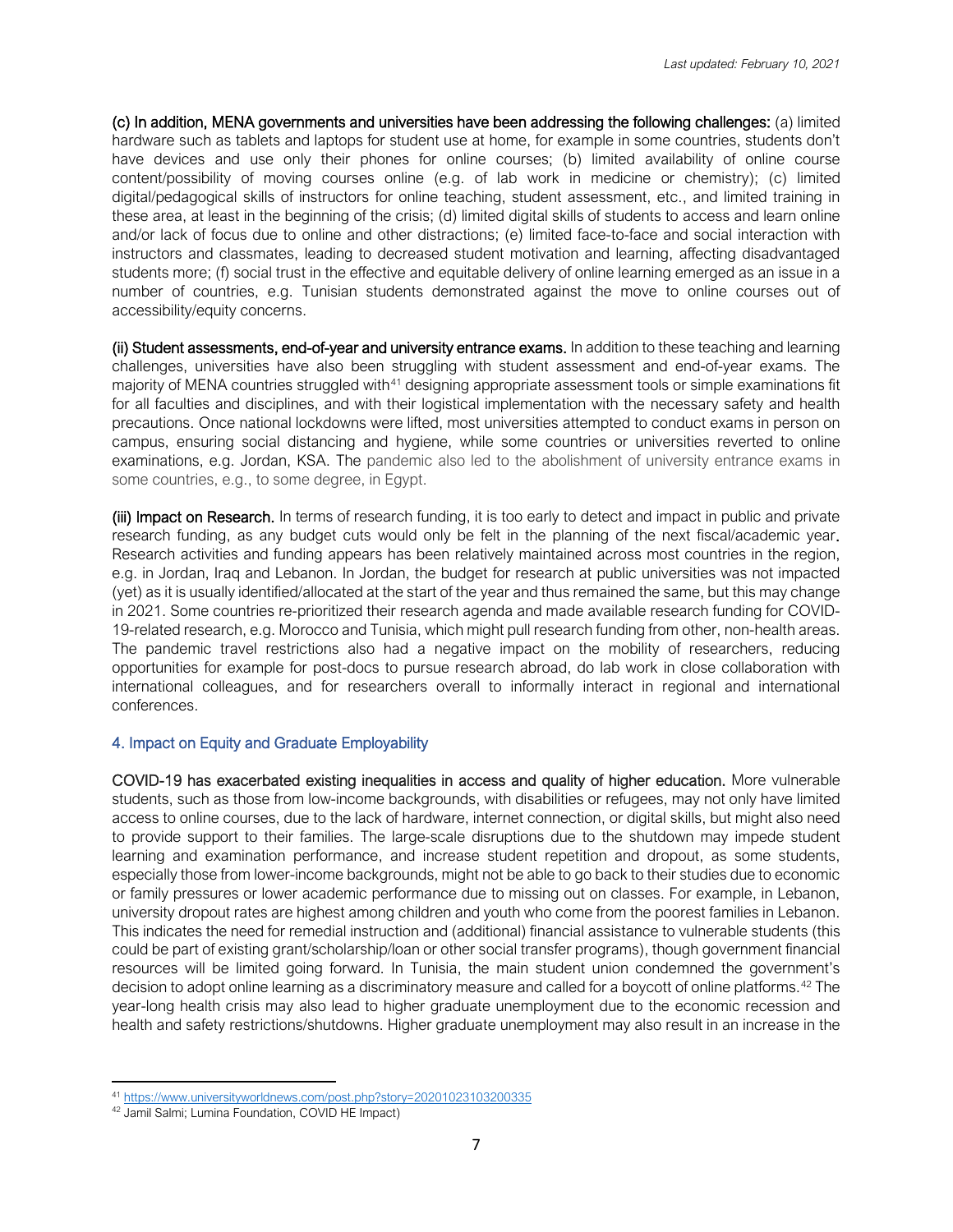number of graduates pursuing further studies.<sup>[43](#page-7-0)</sup> In view of these multiple crises, it would be important for universities to track graduate employment to assess the severity and develop remedial measures.

#### Building Back Better: Crisis as an Opportunity for Transformation

The crises can also provide an impetus and opportunity to accelerate much needed higher education reforms to address systemic issues and modernize higher education in line with current and future human capital needs, notably through:

Greater openness towards online/blended learning programs and building digital skills of students and faculty. Despite the challenges, a positive effect of the crisis may be that some of the MENA countries and universities that previously were reluctant to formally recognize and move toward online education are now setting up online courses. About 45 percent of KSA adults interviewed in an international survey indicated that higher education in the future would be entirely or mostly online and another 30 percent that it would be about half online/half in person.[44](#page-7-1) This can further help build student and instructor digital skills through online teaching and learning, and help develop students' soft skills (for example, teamwork, peer mentoring, communications), but only if suitable pedagogical approaches are used (otherwise, distance education might actually inhibit development of soft skills). The crisis can also provide an opportunity to build capacity and strengthen system management for higher education institutions. Some countries, e.g. Morocco, see blended learning programs as one element in addressing the growing influx of secondary school graduates into higher education amid capacity and financial constraints.

Prompting reforms in accreditation and quality assurance. Pre-COVID, online or even blended learning programs in many MENA countries were not included in any accreditation legislation or could not be formally accredited as per existing legal texts. Since the pandemic, several countries, e.g. Egypt, have changed their legislation/issued decrees to accommodate accreditation of online and blended learning programs.<sup>[45](#page-7-2)</sup> In UAE, a non-profit foundation has also launched a consortium for online learning quality assurance (see also annex Box 1 – UAE Consortium for Quality Online Learning).

Reforming high-stakes exams and university admissions criteria. While the pandemic has affected admissions in some countries, reform on high stakes secondary exams and admission test/criteria to improve equal access has continued in other countries. For example, Egypt will shortly launch the pilot phase of a new [centralized](https://enterprise.press/stories/2020/12/27/pilot-of-ucas-style-platform-launching-next-semester-28107/)  [platform](https://enterprise.press/stories/2020/12/27/pilot-of-ucas-style-platform-launching-next-semester-28107/) for private university applications similar to the Tansik system used for public university admissions in the 2021 spring semester. Morocco[46](#page-7-3) abolished the entry exams, *« Concours »,* to the elite public HEIs, *« Grands Écoles »,* and other public HEIs in 2020. The admissions selection will be made based on secondary school graduates' grades, via the online platform *«Tawjihi»* for the 2020/2021 academic year. In Algeria, the government issued a policy to ease admission requirements for Master's and Phd programs.<sup>[47](#page-7-4)</sup>

**Promoting the important role of research.** The COVID-19 crisis also highlighted the importance of research, including university research, and of international research cooperation and innovations for conducting research under challenging circumstances. It may also have led to greater cross-country collaboration and sharing of resources in research. For example, Morocco and Tunisia launched a US\$2.16 million plan<sup>[48](#page-7-5)</sup> for 30 research projects in health, renewable energy and electricity, energy efficiency, water, environment and climate change, human and social sciences, artificial intelligence and big data, with the objective to promote student and academic mobility and joint doctoral degree awarding by partner universities. The plan would include the

<span id="page-7-0"></span><sup>&</sup>lt;sup>43</sup> This was the case following the 2008 financial crisis in the US.

<span id="page-7-1"></span><sup>44</sup> In October, more than 27,500 adults in 29 countries were asked how they saw higher education being conducted in their country, five years from now. KSA was the only MENA country included. [https://www.weforum.org/agenda/2020/11/higher-education-online-change](https://www.weforum.org/agenda/2020/11/higher-education-online-change-cost-covid-19/)[cost-covid-19/](https://www.weforum.org/agenda/2020/11/higher-education-online-change-cost-covid-19/)

<span id="page-7-2"></span><sup>45</sup> <https://www.universityworldnews.com/post.php?story=20201023103200335>

<span id="page-7-3"></span><sup>46</sup> <https://aujourdhui.ma/societe/enseignement-vers-la-suppression-des-examens>

<span id="page-7-4"></span><sup>47</sup> <https://www.al-fanarmedia.org/2021/02/changes-algerian-admission-requirements-advanced-degrees/>

<span id="page-7-5"></span><sup>48</sup> <https://www.universityworldnews.com/post.php?story=20201005185420616>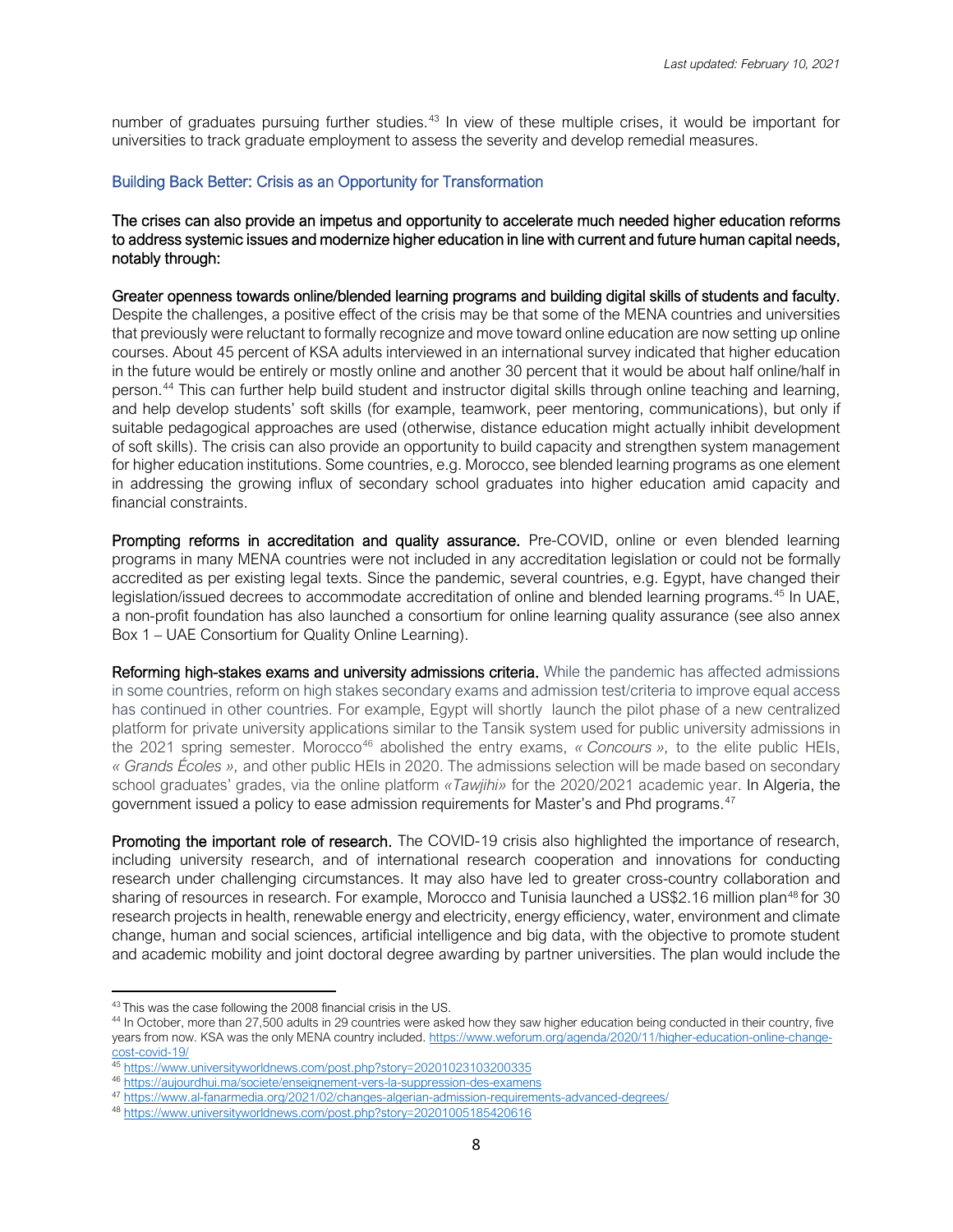establishment of joint laboratories, strengthening of university networks and mutually recognition of degrees.<sup>[49](#page-8-0)</sup> In terms of innovative ways of research collaborations, COVID-19 has been the catalyst behind the development of online labs: universities in Morocco, Tunisia and Algeria are implementing remote laboratories in cooperation with universities in Jordan, France, Spain and Belgium as well as with LabsLand under the [e-](https://e-lives.eu/)[LIVES project.](https://e-lives.eu/)<sup>50</sup> [50](#page-8-1)

<span id="page-8-1"></span><span id="page-8-0"></span><sup>49</sup> <https://www.universityworldnews.com/post.php?story=20201005185420616>

<sup>&</sup>lt;sup>50</sup> <https://www.universityworldnews.com/post.php?story=20200715130543961> and<https://e-lives.eu/> The e-LIVES project is an ERASMUS+ project that runs from October 15th, 2017 to October 14th, 2020. The goals of the project are the identification of best practices in e-Engineering, the development of reliable remote laboratory solutions, the development of practical open staff training, the assessment of the pedagogical innovation solutions used, and the promotion of the concept of e-Engineering within the South and Eastern Mediterranean countries. The project is coordinated by the University of Limoges.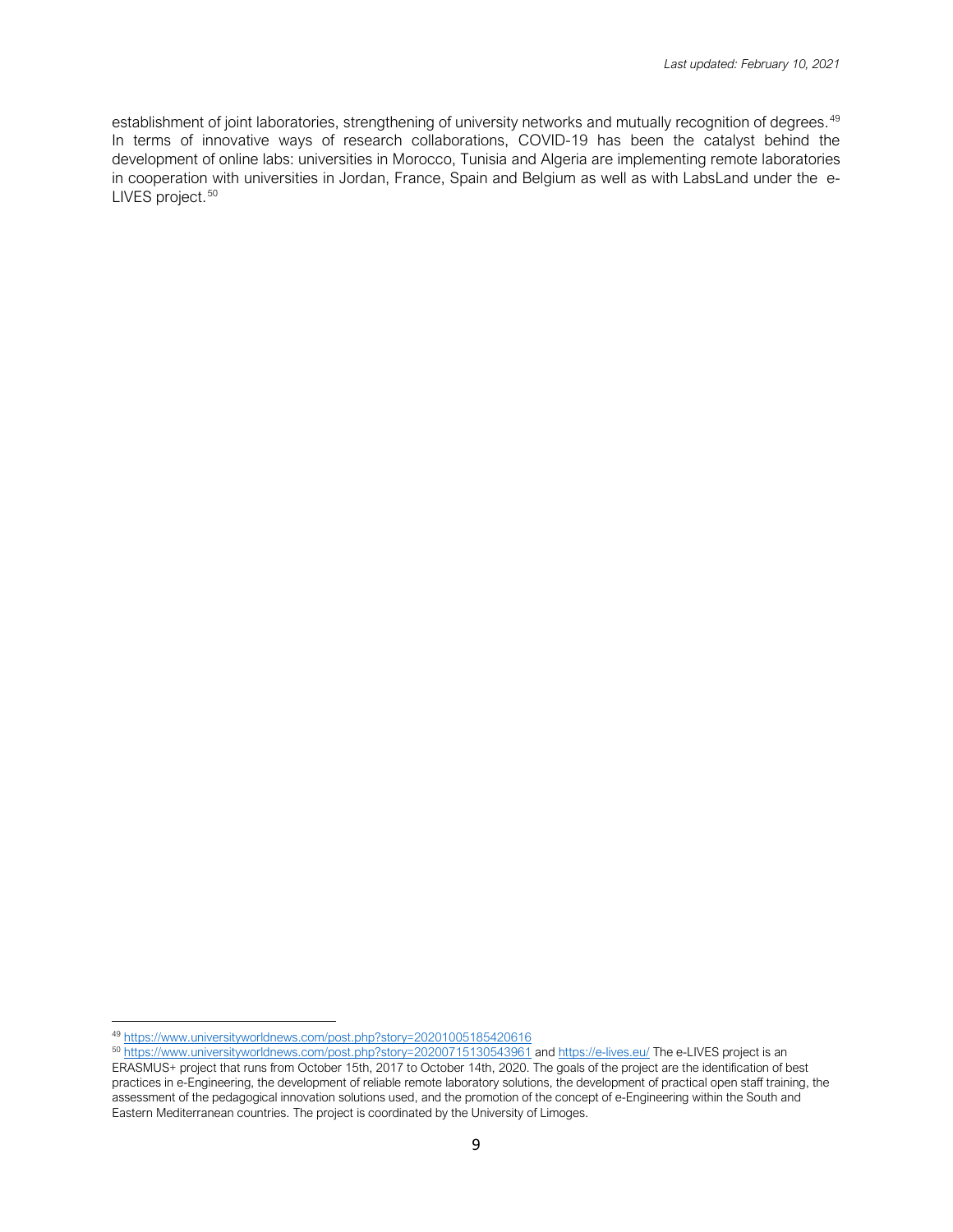#### Annex

| <b>Country</b>                        | <b>Cases/Million</b> | <b>Cumulative Cases</b> | <b>Cases Last Week</b> | % change in new cases<br>relative to last week |
|---------------------------------------|----------------------|-------------------------|------------------------|------------------------------------------------|
| <b>Bahrain</b>                        | 57,549               | 99,817                  | 1,877                  | $-21%$                                         |
| Qatar                                 | 53,073               | 149,019                 | 1,515                  | $-8%$                                          |
| Lebanon                               | 41,069               | 279,597                 | 23,641                 | $-36%$                                         |
| Kuwait                                | 37,454               | 161,285                 | 3,041                  | $-23%$                                         |
| Jordan                                | 31,232               | 320,453                 | 4,909                  | $-41%$                                         |
| West Bank and<br>Gaza                 | 30,073               | 155,414                 | 2,859                  | $-45%$                                         |
| <b>United Arab</b><br><b>Emirates</b> | 27,913               | 277,955                 | 21,223                 | $-19%$                                         |
| Oman                                  | 25,688               | 133,044                 | 1,033                  | $-26%$                                         |
| Tunisia                               | 16,602               | 197,373                 | 15,488                 | $-31%$                                         |
| Libya                                 | 16,419               | 113,688                 | 3,819                  | $-25%$                                         |
| Iran, Islamic Rep.                    | 16,229               | 1,372,977               | 36,760                 | $-26%$                                         |
| Iraq                                  | 15,070               | 613,763                 | 4,734                  | $-22%$                                         |
| Morocco                               | 12,549               | 466,289                 | 6,145                  | $-19%$                                         |
| Saudi Arabia                          | 10,432               | 366,371                 | 1,272                  | $-1\%$                                         |
| Djibouti                              | 5,942                | 5,919                   | 13                     | $-63%$                                         |
| Algeria                               | 2,384                | 105,596                 | 1,504                  | $-23%$                                         |
| Egypt, Arab Rep.<br>Syrian Arab       | 1,565                | 161,817                 | 4,542                  | $-39%$                                         |
| Republic                              | 768                  | 13,628                  | 496                    | $-35%$                                         |
| Yemen, Rep.                           | 70                   | 2,118                   | 5                      | $-44%$                                         |
| <b>MENA Region</b>                    |                      | 4,996,123               | 134,876                | $-28%$                                         |

# Table 1. Total Cases per Million Population as of January 25, 2021

 Source: World Bank MENA Crisis Tracker January 25, 2021. Authors' calculations based on data from Worldometer (https://www.worldometers.info/coronavirus/). Color coordination done as follows: Any % decrease is Green, 0-25% increase is Yellow, 25-50% increase is Orange, 50%+ is Red.